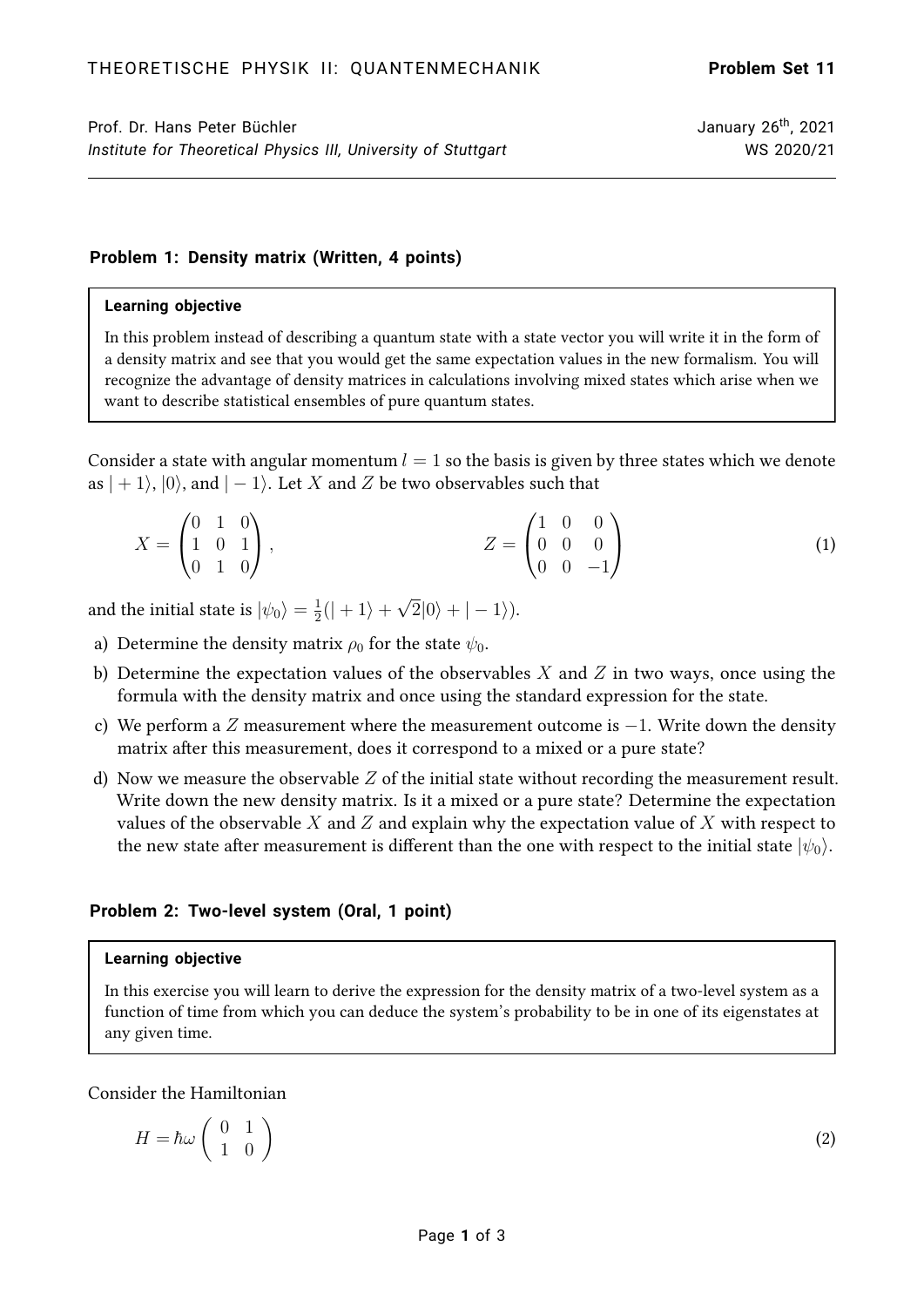written in the basis  $\{|a_1\rangle, |a_2\rangle\}$  where the states are labelled by the (non-degenerate) eigenvalues of an operator A.

Assume that at time  $t = 0$  there is a statistical mixture described by the density matrix

$$
\rho_0 = \frac{1}{4} \left( \begin{array}{cc} 1 & 0 \\ 0 & 3 \end{array} \right). \tag{3}
$$

How large is the probability  $w_{a_1}(t)$  to obtain the measurement result  $a_1$  when measuring  $A$  at a later time  $t$  ?

# **Problem 3: Harmonic oscillator in the Heisenberg picture (Written, 5 points)**

#### **Learning objective**

In this problem you will use the Heisenberg formulation of quantum mechanics to compute the position and momentum expectation values of a one dimensional harmonic oscillator. Using the relation to the familiar operators in the Schrödinger picture (eq. [4\)](#page-1-0), you will derive the new ladder operators ( $a_H(t)$ ,  $a_H^{\dagger}(t)$ ) and the position and momentum operators  $(Q_H(t), P_H(t))$  in the Heisenberg picture which will now depend on time. One goal is to remark the connection between the equations of motion for operators in the Heisenberg picture and Hamilton's equations in classical mechanics.

<span id="page-1-0"></span>The operators in the Heisenberg picture and operators in the Schrödinger picture are related through

$$
A_H(t) = U^{-1}(t)A_S U(t) \quad \text{with} \quad U(t) = e^{-\frac{i}{\hbar}Ht}.\tag{4}
$$

 $U(t)$  is the time evolution operator which obeys the Schrödinger equation  $i\hbar \partial_t U(t) = H U(t)$ . We define the time-independent states in the Heisenberg picture as  $|\psi_H\rangle := |\psi_S(t=0)\rangle$ . The index H stands for operators and states in the Heisenberg picture while the index S refers to the Schrödinger picture.

a) Derive the Heisenberg equation of motion for operators,

<span id="page-1-1"></span>
$$
\partial_t A_H(t) = \frac{1}{i\hbar} [A_H(t), H],\tag{5}
$$

starting from Eq. [\(4\)](#page-1-0).

b) We now consider the Hamiltonian for a harmonic oscillator

$$
H = \frac{P^2}{2m} + \frac{m\omega^2}{2}Q^2 = \hbar\omega\left(a_S^{\dagger}a_S + \frac{1}{2}\right), \quad [a_S, a_S^{\dagger}] = 1.
$$
 (6)

Show that

$$
a_H(t) = e^{-i\omega t} a_S,
$$
\n
$$
a_H^{\dagger}(t) = e^{i\omega t} a_S^{\dagger}.
$$
\n(7)

Hint: Let  $a_H(t)$  act onto an eigenstate of the harmonic oscillator or use the Baker-Campbell-Hausdorff formula.